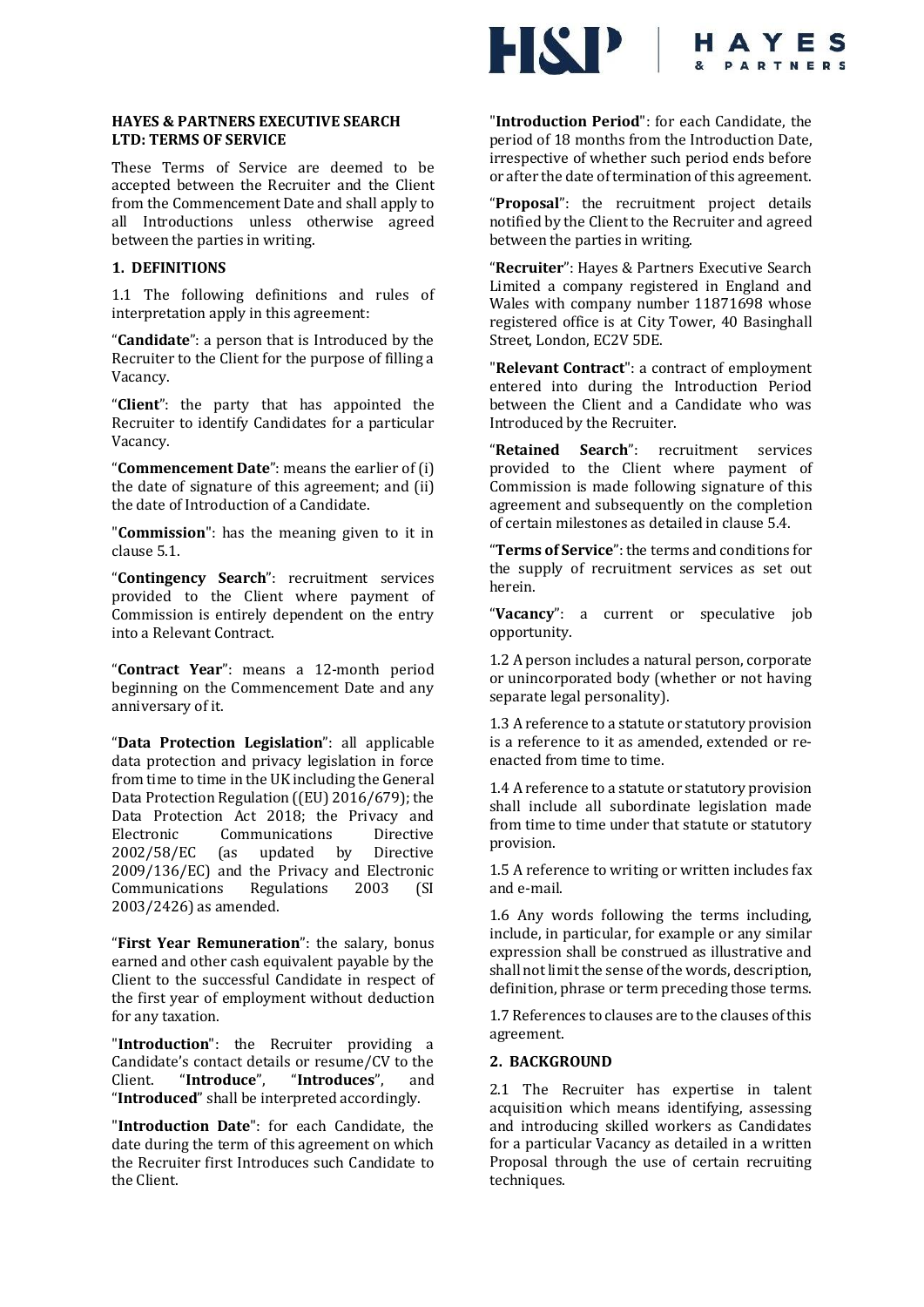2.2 With effect from the Commencement Date the Client appoints the Recruiter on a non-exclusive basis (unless otherwise agreed in writing) to make Introductions to such Candidates, and confirms that it will pay the Recruiter a Commission on the terms of this agreement if a Candidate recommended by the Recruiter enters into a Relevant Contract with the Client.

### **3. RECRUITER OBLIGATIONS**

3.1 The Recruiter shall use reasonable endeavours to make Introductions of Candidates with the skills and experience required for the relevant Vacancy. The Recruiter shall report in writing to the Client from time to time on progress made with Candidates.

3.2 The Recruiter shall comply with all reasonable and lawful instructions of the Client and in the event that a Relevant Contract is terminated within the first three months of employment the Recruiter shall reimburse the Client for Commission paid as follows: (i) 100% if terminated within the first month; (ii) 66.6% if terminated between the beginning of the second month and the end of the second month; and (iii) 33.3% if terminated between the beginning of the third month and the end of the third month. No refund shall be paid if the Relevant Contract is terminated after the end of the third month.

#### **4. LIMITED SCOPE OF AUTHORITY**

4.1 The Recruiter shall not make or enter into any contracts or commitments or incur any liability for or on behalf of the Client and shall not negotiate any terms for a contract of employment with Candidates. The Recruiter shall explain the scope of its services to each Candidate and make clear that it has no authority or ability to negotiate or enter into any contracts on behalf of the Client.

4.2 The Recruiter shall not produce any marketing material for the Client or use the Client's name, logo or trade marks on any marketing material for the Vacancy without the prior written consent of the Client. The Recruiter shall not, without the Client's prior written consent, make or give any representations, warranties or other promises concerning the job opportunity which are not contained in the Proposal or the Client's marketing material.

### **5. COMMISSION AND PAYMENT**

5.1 The Recruiter shall be entitled to Commission if a Candidate Introduced by the Recruiter enters into a Relevant Contract. The minimum amount of commission payable by the Client to the Recruiter in respect of a Relevant Contract shall be £10,000 (ten thousand pounds sterling).

Commission is otherwise charged at the rate of 30% of the Candidate's total First Year Remuneration under the Relevant Contract (the "**Commission**"). For the avoidance of doubt, the First Year Remuneration shall not include the value of employee benefits such as stock options, insurance cover, pensions or other fringe benefits. The Commission shall be calculated on a pro-rata basis for Vacancies with duration of less than 12 months.

5.2 The Client shall promptly notify the Recruiter in writing of the date it enters into a Relevant Contract and the Commission due pursuant to the Relevant Contract.

5.3 In respect of a Contingency Search the Recruiter shall invoice the Client for the full amount of Commission payable on the date that the Recruiter receives notification that a Relevant Contract has been signed by the Candidate.

5.4 In respect of a Retained Search the Recruiter shall invoice the Client for the Commission payable together with any applicable VAT in three instalments: (i) one third upon signature of the parties of this agreement(which shall be nonrefundable); (ii) one third on the date that the Recruiter provides a short list of suitable Candidates to the Client as agreed between the parties in writing (which shall be nonrefundable); and (iii) one third on the date that the Recruiter receives notification that a Relevant Contract has been signed by the Candidate (subject to clause 3.2).

5.5 The due date for payment by the Client of such Commission shall be 21 days from the date of the relevant invoice. Commission shall be payable to the Recruiter in pounds sterling unless otherwise agreed in writing. All sums payable under this agreement are exclusive of taxation and shall be paid in full without any deductions. If the Client fails to make any payment due to the Recruiter under this agreement by the due date for payment then the Client shall pay interest on the overdue amount at the rate of 4% per annum above the Bank of England's base rate from time to time. Such interest shall accrue on a daily basis from the due date until actual payment of the overdue amount, whether before or after judgment. The Client shall pay the interest and the overdue amount together with any legal costs incurred by the Recruiter arising from such late payment.

5.6 If the Client employs more than one Candidate Introduced by the Recruiter during the course of a Proposal or if another applicant or applicants (in the case of a team of a Candidate's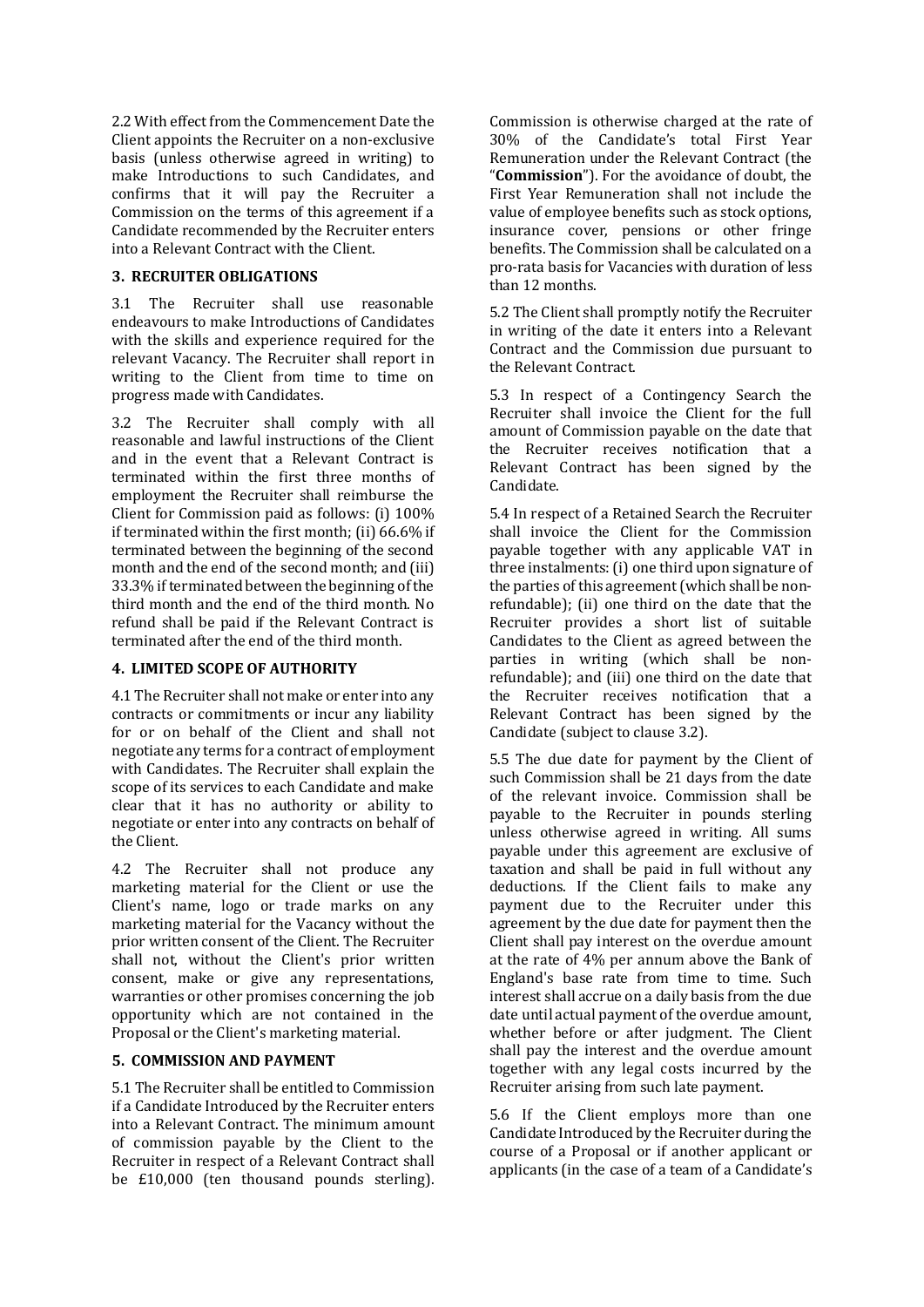employees in whole or part) referred by a Candidate  $enter(s)$  into a contract of employment with the Client, the Recruiter shall be paid Commission in respect of each such employment contract entered into with a successful applicant. If the Client employs a Candidate within the Introduction Period then the Recruiter shall be paid Commission as set out in clause 5.1. Equally if the Client refers a Candidate to a third party whom subsequently enters into an employment contract with the Candidate then the Client shall pay Commission to the Recruiter as set out in clause 5.1.

# **6. CLIENT RESPONSIBILITIES**

6.1 The Client shall provide the Recruiter with the information the Recruiter reasonably requires to perform its duties, including marketing information for and details of the Vacancy, and information about the Client. The Client shall inform the Recruiter immediately if the Client no longer intends to fill the Vacancy. The Client shall not be responsible for any expenses incurred by the Recruiter unless such expenses have been agreed by the Client in writing, in advance. The Client shall be under no obligation to follow up any Introduction made by the Recruiter (other than for the purpose of organising an interview) or enter into a Relevant Contract. The Client is solely responsible for carrying out any pre-employment screening to verify a Candidate's suitability for a Vacancy including with respect to matters such as qualifications, criminal records, medical history or work permit requirements as applicable.

6.2 The Client shall keep separate accounts and records giving correct and adequate details of all Relevant Contracts entered into by the Client. The Client shall permit the Recruiter (or its representatives) at all reasonable times, but no more than once in any 12 month period to inspect any available records. If any dispute arises as to the amount of Commission payable by the Client to the Recruiter, the same shall be referred to independent professional auditors for settlement and their decision, save in the case of manifest error, shall be final and binding on both parties.

#### **7. CONFIDENTIALITY**

7.1 Each party agrees that it shall not at any time disclose to any person any confidential information concerning the business, affairs, customers, clients or suppliers of the other party, except as permitted by this clause 7.

7.2 Each party may disclose the other party's confidential information to its employees, officers, representatives or advisers who need to know such information for the purposes of carrying out the party's obligations under this agreement. Each party shall procure that its employees, officers, representatives or advisers to whom it discloses the other party's confidential information comply with this clause 7 and as may be required by law, a court of competent jurisdiction or any governmental or regulatory authority. Neither party shall use the other party's confidential information for any purpose other than to perform its obligations under this agreement, for the avoidance of doubt, the Recruiter may disclose details of a Vacancy to a Candidate.

### **8. DATA PROTECTION**

8.1 Each party shall be a data controller for the purpose of the Data Protection Legislation and shall be solely responsible for its own compliance with the Data Protection Legislation applicable to its business activities.

#### **9. LIMITATION OF LIABILITY**

9.1 To the extent permitted by applicable law neither party shall under any circumstances be liable to the other, whether in contract, tort (including negligence), breach of statutory duty, or otherwise for any indirect or consequential losses. The total liability of the Recruiter in a Contract Year in respect of all other loss or damage arising under or in connection with this agreement, whether in contract, tort (including negligence), breach of statutory duty, or otherwise, shall in no circumstances exceed the amount of the Commission received from the Client in the Contract Year to which the claim relates. In no event shall the Recruiter be liable to the Client for any loss, damage, costs or expenses arising from an Introduction or subsequent entry into a Relevant Contract.

# **10. COMMENCEMENT AND DURATION**

10.1 This agreement shall commence on the Commencement Date and shall continue, unless terminated by either party giving not less than 30 days' prior written notice or otherwise as in accordance with clause 11. In either case the Client shall pay to the Recruiter all Commission due through to the effective date of termination.

# 11. **TERMINATION**

11.1 Without affecting any other right or remedy available to it, either party may terminate this agreement with immediate effect by giving written notice to the other party if the other party commits a material breach of any term of this agreement which breach is irremediable or (if such breach is remediable) fails to remedy that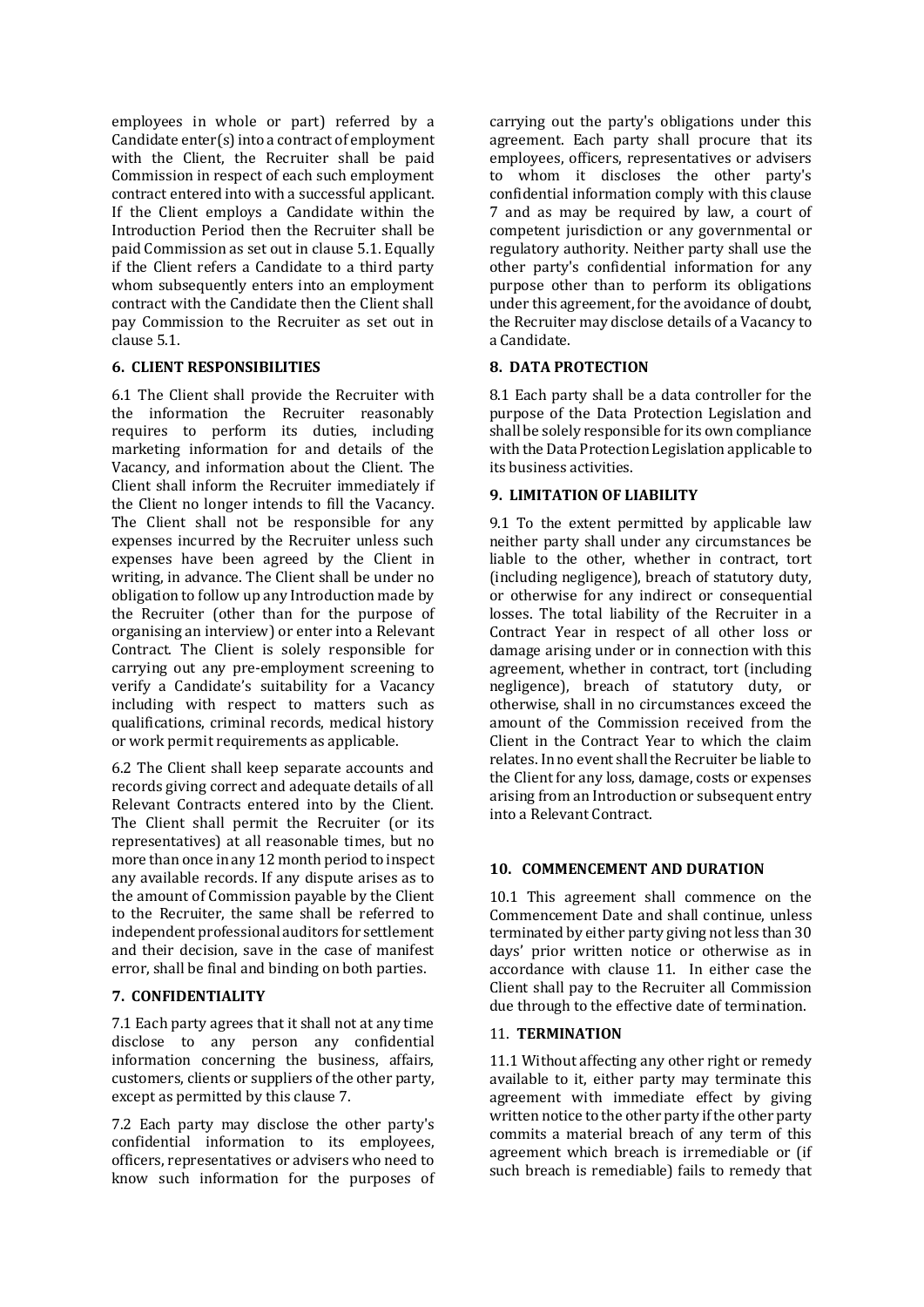breach within a period of 14 days after being notified in writing to do so or if the other party suspends, or threatens to suspend, payment of its debts or is unable to pay its debts as they fall due or admits inability to pay its debts or is deemed unable to pay its debts within the meaning of section 123 of the Insolvency Act 1986. On termination of this agreement, clause 5 (Commission and Payment), clause 6 (Client Responsibilities) and clause 7 (Confidentiality) shall continue in force.

#### 12. **GENERAL**

12.1 Nothing in this agreement is intended to, or shall be deemed to, establish any partnership or joint venture between any of the parties, constitute any party the agent of another party, or authorise any party to make or enter into any commitments for or on behalf of any other party. Neither party shall be liable for any delay or failure to perform any of its obligations if the delay or failure results from events or circumstances outside its reasonable control, including but not limited to acts of God, strikes, lock outs, accidents, war, flood, fire, or explosion, and the party affected shall be entitled to a reasonable extension of its obligations. These Terms of Service and the applicable Proposal constitute the entire agreement between the parties and supersede and extinguish all previous agreements and understandings between them, whether written or oral, relating to its subject matter. In the event of any conflict between these Terms of Service and the terms of the Proposal the latter shall prevail. Each party acknowledges that in entering into this agreement it does not rely on any statement, representation, assurance or warranty (whether made innocently or negligently) that is not set out in this agreement. Each party agrees that it shall have no claim for innocent or negligent misrepresentation or negligent misstatement based on any statement in this agreement. No variation of this agreement shall be effective unless it is in writing and signed by the parties. Neither party shall assign, transfer, subcontract or deal in any other manner with any of its rights and obligations under this agreement without the prior written consent of the other party. No failure or delay by a party to exercise any right or remedy provided under this agreement or by law shall constitute a waiver of that or any other right or remedy, nor shall it prevent or restrict the further exercise of that or any other right or remedy. No single or partial exercise of such right or remedy shall prevent or restrict the further exercise of that or any other right or remedy. If any provision or part-provision of this agreement is or becomes invalid, illegal or unenforceable, it shall be deemed modified to the minimum extent necessary to make it valid, legal and enforceable. If such modification is not possible, the relevant provision or part-provision shall be deemed deleted. Any modification to or deletion of a provision or part-provision under this clause shall not affect the validity and enforceability of the rest of this agreement. Any notice or other communication given to a party under or in connection with this agreement shall be in writing. No one other than a party to this agreement shall have any right to enforce any of its terms. This agreement shall be governed by and construed in accordance with the laws of England and Wales and the parties hereby submit to the exclusive jurisdiction of the courts of England and Wales.